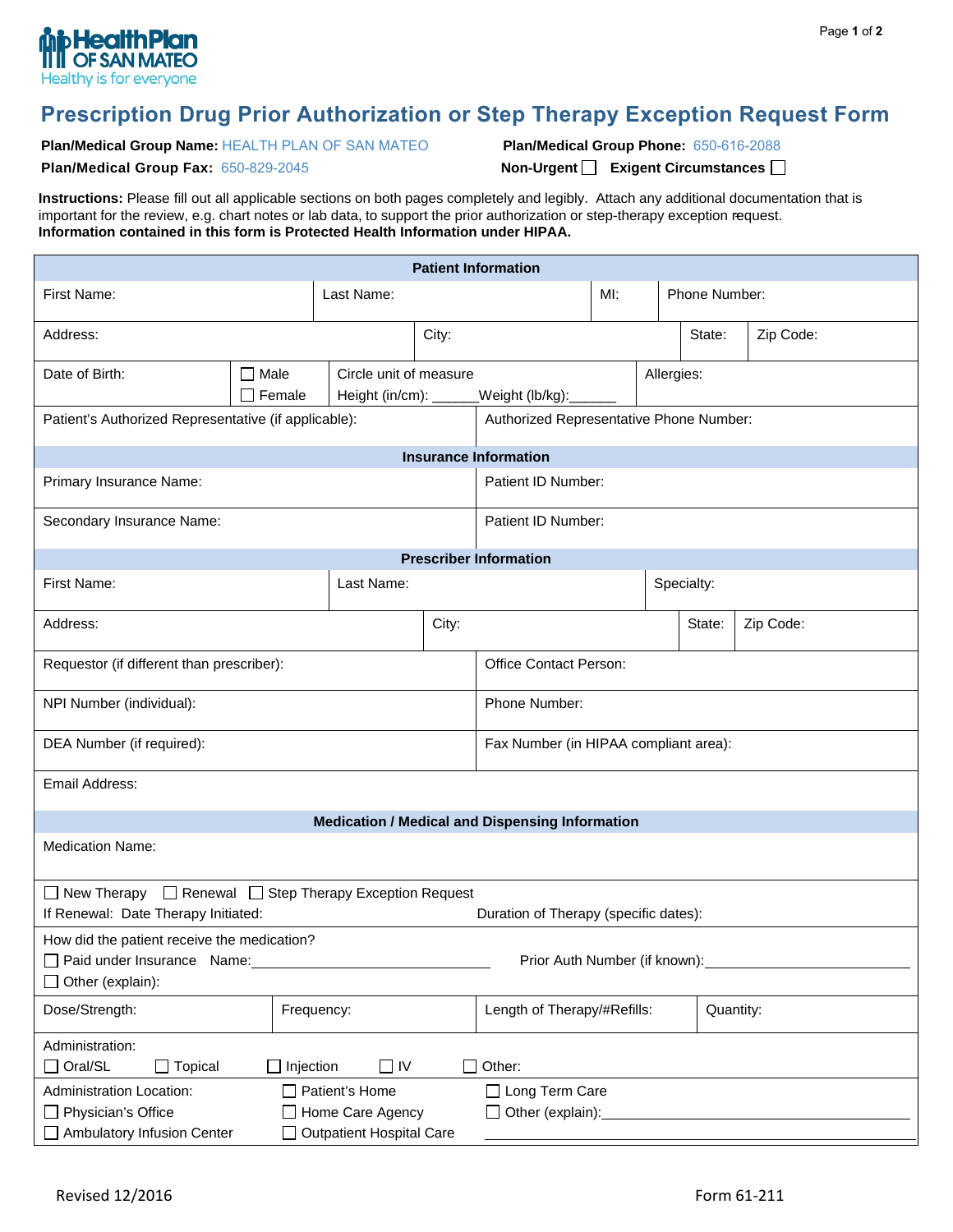## **Prescription Drug Prior Authorization or Step Therapy Exception Request Form**

| ID#: |
|------|
|      |

**Instructions:** Please fill out all applicable sections on both pages completely and legibly. Attach any additional documentation that is important for the review, e.g. chart notes or lab data, to support the prior authorization or step therapy exception request.

| 1. Has the patient tried any other medications for this condition?<br>$\Box$ YES (if yes, complete below)<br>$\Box$ NO                                                                                                                                                                                                                                                                                                                                                                                                                                                     |                                        |                                     |  |  |  |
|----------------------------------------------------------------------------------------------------------------------------------------------------------------------------------------------------------------------------------------------------------------------------------------------------------------------------------------------------------------------------------------------------------------------------------------------------------------------------------------------------------------------------------------------------------------------------|----------------------------------------|-------------------------------------|--|--|--|
| Medication/Therapy (Specify Drug Name and Dosage)                                                                                                                                                                                                                                                                                                                                                                                                                                                                                                                          | Duration of Therapy<br>(Specify Dates) | Response/Reason for Failure/Allergy |  |  |  |
| 2. List Diagnoses:                                                                                                                                                                                                                                                                                                                                                                                                                                                                                                                                                         |                                        | <b>ICD-10:</b>                      |  |  |  |
|                                                                                                                                                                                                                                                                                                                                                                                                                                                                                                                                                                            |                                        |                                     |  |  |  |
| 3. Required clinical information - Please provide all relevant clinical information to support a prior authorization or step therapy                                                                                                                                                                                                                                                                                                                                                                                                                                       |                                        |                                     |  |  |  |
| exception request review.<br>Please provide symptoms, lab results with dates and/or justification for initial or ongoing therapy or increased dose and if patient has any<br>contraindications for the health plan/insurer preferred drug. Lab results with dates must be provided if needed to establish diagnosis, or<br>evaluate response. Please provide any additional clinical information or comments pertinent to this request for coverage, including<br>information related to exigent circumstances, or required under state and federal laws.<br>  Attachments |                                        |                                     |  |  |  |
| Attestation: I attest the information provided is true and accurate to the best of my knowledge. I understand that the Health Plan, insurer,<br>Medical Group or its designees may perform a routine audit and request the medical information necessary to verify the accuracy of the<br>information reported on this form.                                                                                                                                                                                                                                               |                                        |                                     |  |  |  |
| Prescriber Signature or Electronic I.D. Verification:                                                                                                                                                                                                                                                                                                                                                                                                                                                                                                                      |                                        | Date:                               |  |  |  |
| Confidentiality Notice: The documents accompanying this transmission contain confidential health information that is legally privileged. If<br>you are not the intended recipient, you are hereby notified that any disclosure, copying, distribution, or action taken in reliance on the<br>contents of these documents is strictly prohibited. If you have received this information in error, please notify the sender immediately (via<br>return FAX) and arrange for the return or destruction of these documents.                                                    |                                        |                                     |  |  |  |

| <b>Plan/Insurer Use Only</b> |  | Date/Time Request Received by Plan/Insurer: | Date/Time of Decision: |  |  |
|------------------------------|--|---------------------------------------------|------------------------|--|--|
| Fax Number:                  |  |                                             |                        |  |  |
| $\Box$ Approved              |  | Denied Comments/Information Requested:      |                        |  |  |